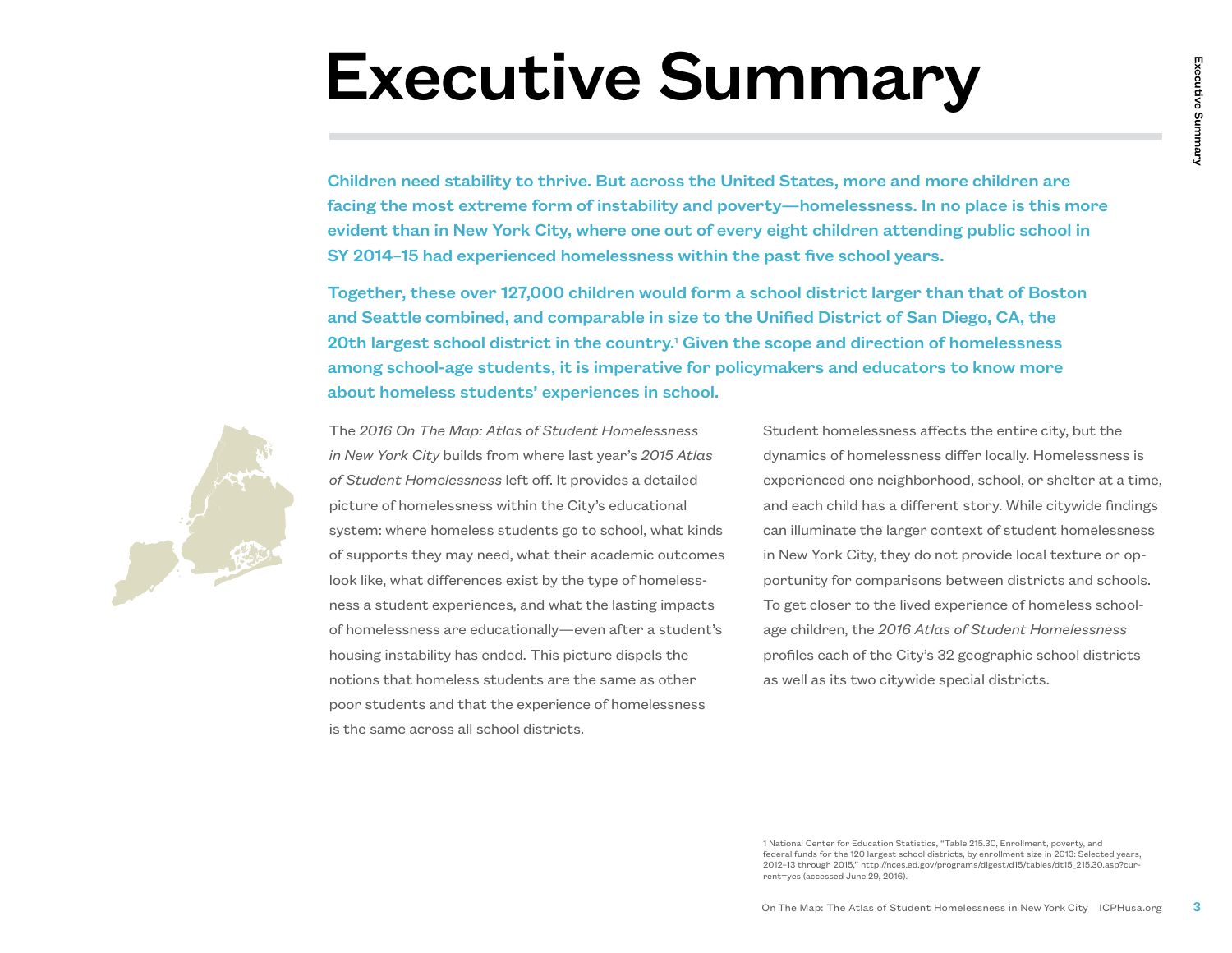Housing instability can leave lasting scars on a child's development. Psychologically, chronic stress can traumatize children, overloading the stress response center in their brains and weakening executive function skills, limiting their ability to effectively plan, juggle multiple tasks and remember instructions.<sup>2</sup> Without needed supports, this can have long-term social consequences, making the normal challenges of navigating daily life even more difficult and carrying over into friendships and school. Children who experience housing instability struggle more academically, not because they have less potential than other children, but because they must constantly deal with the stress of uncertainty—will they have food, clean clothes, a safe place to sleep? Education is key to breaking the cycle of poverty and ensuring homeless children have access to a better future. With more and more children experiencing homelessness, it is vitally important to understand the unique challenges that homeless students face and the interventions and opportunities available to meet their needs.

## Key Citywide Findings

One out of every eight students in NYC public schools in SY 2014–15 experienced homelessness within the past five school years.

In one-quarter of New York City school districts, at least one out of every five students had experienced homelessness within the past five school years.

Over two-thirds of students who were homeless in SY 2014–15 had been homeless during a previous school year.

If all of the students who experienced homelessness in NYC had their own school district, it would be comparable in size to the Unified District of San Diego, California, the 20th largest school district in the country.

Homeless elementary students living in shelter had the highest rates of mid-year transfers and chronic absenteeism. Forty percent transferred during the school year and over half missed 20 or more days of school.

2 Robert F. Anda et al, "The enduring effects of abuse and related adverse experiences in childhood: A convergence of evidence from neurobiology and epidemiology," European archives of psychiatry and clinical neuroscience, 256, 3, (2006): 174-86.